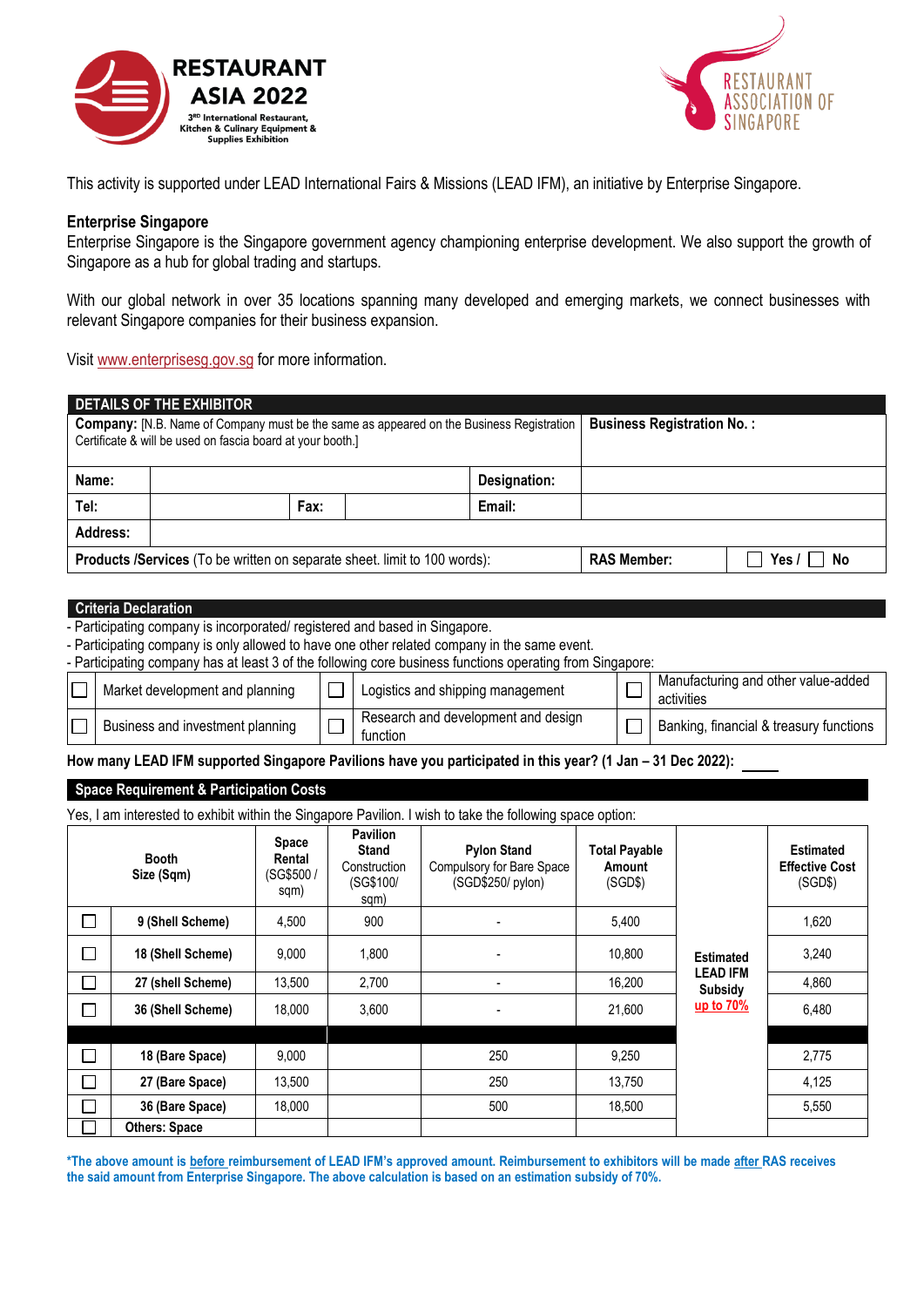| <b>Singapore Pavilion Shell Scheme Construction Entitlement</b> | 9sqm           | 18sqm                       | 27 <sub>sqm</sub> | 36sqm          |  |
|-----------------------------------------------------------------|----------------|-----------------------------|-------------------|----------------|--|
| Folding Chair                                                   | 3              | 6                           | 9                 | 12             |  |
| Lockable Cabinet                                                |                | 2                           | 3                 | $\overline{4}$ |  |
| Round Table                                                     |                | $\overline{c}$              | 3                 | 4              |  |
| Fluorescent Light                                               | $\overline{2}$ | 4                           | 6                 | 8              |  |
| Singles Phase Power Outlet (230V / 13A)                         |                | $\mathcal{D}_{\mathcal{L}}$ | 3                 | 4              |  |
| Waste Paper Basket                                              |                | $\overline{c}$              | 3                 | $\overline{4}$ |  |
| Fascia board with company's name & stand number                 | Included       |                             |                   |                |  |
| Coloured needle-punched carpeting                               | Included       |                             |                   |                |  |
| White laminated plywood partition                               | Included       |                             |                   |                |  |
| <b>Singapore Pavilion Signage</b>                               | Included       |                             |                   |                |  |

# **IMPORTANT NOTE**

- **1. Non-RAS member is required to pay an additional admin fee of S\$350 (non-refundable). This amount is not eligible for claim under the LEAD IFM scheme. The admin fees will be deducted from RAS reimbursement to exhibitors of the LEAD IFM's approved amount.**
- **2. There will be an audit fee charge at approximately S\$80 – S\$100 for each exhibitor under the LEAD IFM funding. The audit fee will be deducted from RAS' reimbursement to exhibitors of the LEAD IFM's approved amount.**
- **3. Kindly allow about 4-6 months for processing of claims after exhibition.**
- **4. Please note that Enterprise Singapore reserves the right to verify information provided by the companies. Eligibility and subsidy reimbursement of individual companies are subject to the final claim approval.**
- **5. LEAD IFM is not direct subsidy for expenses incurred by participating companies.**
- **6. LEAD IFM is intended to offset the bona fide eligible costs paid by TAC to 3rd party suppliers in organizing the activity. It supports up to 50% - 70% of eligible expenses incurred by the TA/C for organizing the activity.**
- **7. TAC shall not misappropriate the participating fees collected from participating companies.**
- **8. TAC is responsible for all expenses related to the activity and will seek reimbursement for eligible expenses from Enterprise Singapore on behalf of participating companies.**
- **9. Enterprise Singapore will not be responsible to the participating companies in the event that TAC defaults in making payment to the participating companies.**

## **MODE OF PAYMENT**

Payment should be made payable to organizer '**CONFERENCE & EXHIBITION MANAGEMENT SERVICES PTE LTD'. Cheque Payment to be mailed to 1 Maritime Square, #09-56 HarbourFront Centre, Singapore 099253. Attn: Account Department.** Organizer reserves the right to reject this application if the full payment is not received. We agreed to the above and accepted the **terms and conditions.**

**Date Signature & Company Stamp**

**Please return the completed form to Roberta Pozzi / Florence Ng at email address:** [roberta@cems.com.sg](mailto:roberta@cems.com.sg) [| florence@cems.com.sg](mailto:florence@cems.com.sg)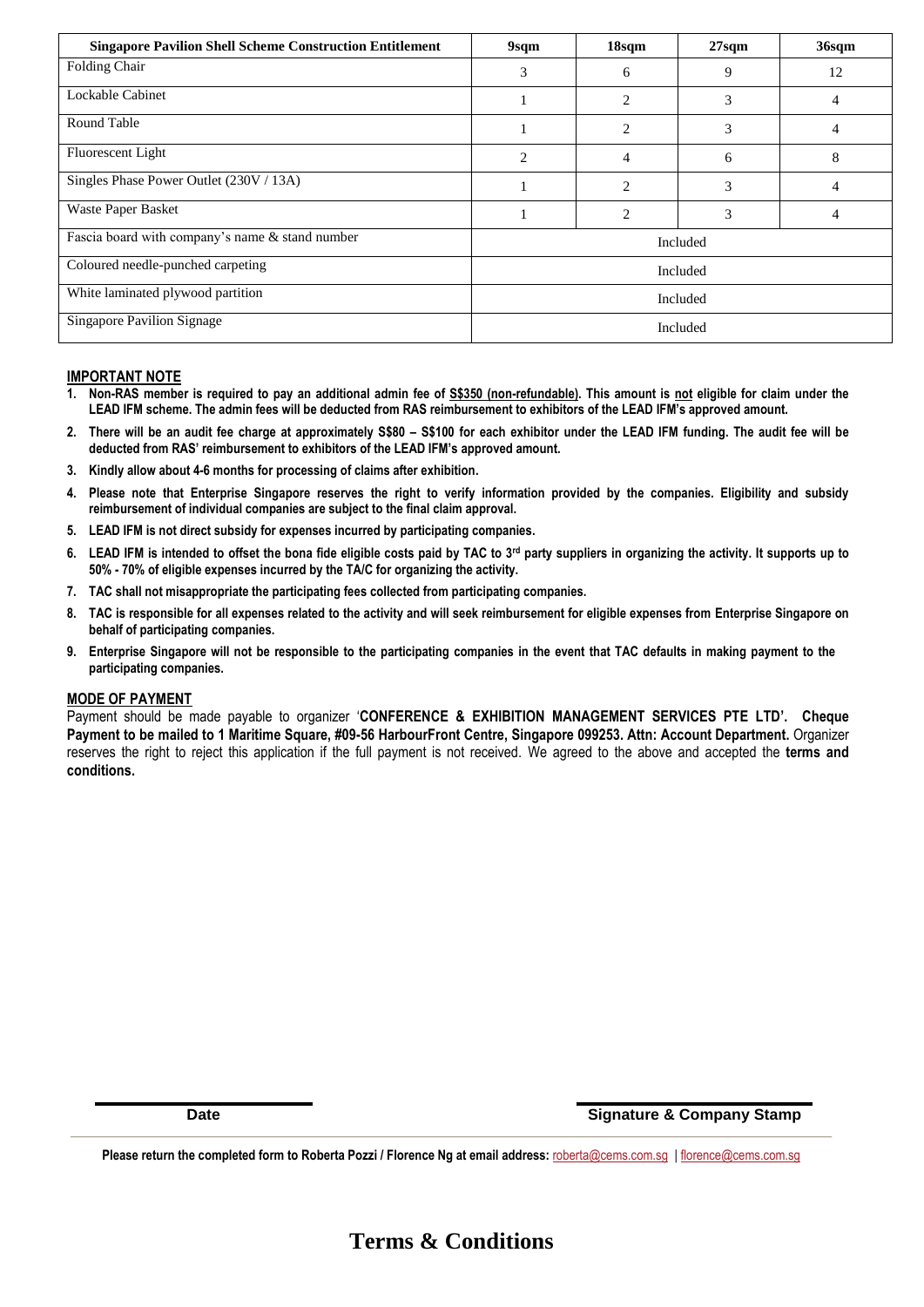#### **Article 1 : Definitions**

- (a) "Exhibitor" is a person, company, association or any organization that register to exhibit at exhibition.
- (b) "Exhibition" shall mean the event as indicated overleaf.
- (c) "Organizer" shall mean CONFERENCE & EXHIBITION MANAGEMENT SERVICES PTE LTD.

#### **Article 2 : Contract**

"Contract" shall mean this agreement entered into between the Organiser and the Exhibitor for the use of the stand or space in the Exhibition and shall include the terms and conditions contained herein.

## **Article 3 : Exhibit Space Assignment**

Exhibit space is assigned with regard to the contracted size and shall be made in the prescribed application submitted to the Organiser with the required deposit (see Terms of Payment for details).

#### **Article 4 : Terms of Payment**

- (a) 50% deposit of the stand rates payable on booking.
- (b) The balance shall be paid 60 days before the event dates.
- (c) Payment of all additional fees shall be payable by the Exhibitor immediately upon presentation of the invoice by the Organizer to the Exhibitors.
- (d) All fees payable by the Exhibitor shall be due on the aforesaid dates without formal demand from the Organizer and in the event of late or nonpayment the Organizer shall be entitled at their sole discretion to treat such acts or omission/s as withdrawal by the Exhibitors under Article Clause 15 and to forfeit the Exhibitor's right to participate in the Exhibition.

#### **Article 5 : Withdrawal by the Exhibitor**

Except as provided for in this clause the Exhibitors on submission of a signed copy of the application shall not be entitled to withdraw from the Exhibition. Notice to withdraw shall be made in writing to the Organizer and shall not be effective unless written consent is given by the Organizer or unless alternative terms have been consented to by the Organizer in writing the Exhibitors intending to withdraw shall pay to the Organizer the following:

The cancellation charge is calculated as a proportion of the participation fee, depending on how long before the start of the event the withdrawal is received:

- (a) 6 months or more  $\frac{1}{2}$  =  $\frac{1}{2}$  =  $\frac{1}{2}$  =  $\frac{50\%}{2}$
- (b) between 3 and 6 months  $\frac{1}{2}$  =  $\frac{1}{2}$  =  $\frac{60\%}{2}$
- (c) between 2 and 3 months  $\frac{2}{2}$  =  $\frac{1}{2}$  = 80%
- (d) between 1 and 2 months  $\frac{1}{2}$  =  $\frac{100\%}{2}$

Should the exhibitors withdraw their participation three weeks before the exhibition commences the Organizer reserve the right to claim the full amount reflected in the contract and other loss or damages suffered by the Organizer.

# **Article 6 : Change of Venue or Dates**

The Organizer shall be entitled to change the venue, dates and or duration of the Exhibition by giving to the Exhibitor a notice in writing at least One (1) month before the present proposed date of the Exhibition without being liable for any loss or damages suffered by the Exhibitor or for the return of the deposit or any part thereof.

#### **Article 7 : Cancellation or Reduction Exhibition**

- Should an exhibitor cancel from the exhibition or reduce the size of space after the registration deadline, exhibitor will be charged a penalty for the cancellation or reduction without notice and the prepaid deposit will be applied toward the penalty. If the exhibitor reduces the contracted space, the abandoned space shall be regarded to be cancelled.
- (b) Upon an exhibitor's written notification of cancellation, the organizer has the right to resell the space vacated.
- (c) The date upon which the notice of cancellation is received will be the official dated of cancellations, and an informal notice without written documentation shall not be accepted as cancellation.
- (d) The Organizer reserve the right to cancel the exhibition or reduce the space area accordingly and will not in any way is liable to any claim for loss or damages suffered by the exhibitor.

#### **Article 8 : Construction & Dismantlement**

Construction and dismantlement exhibit space should be completed by the deadline set forth by the organizer. Exhibitors shall be liable for any loss caused by the delay of construction or dismantlement (Please refer to the Exhibitors' Information and Order Manual for terms of the violation)

# **Article 9 : Regulations on the Copyrighted Materials**

Each exhibitor is responsible for obtaining all necessary licenses and permits to use music, photographs or other copyrighted materials in the exhibitor's booth or display. No exhibitor will be permitted to play, broadcast or perform any contents or use any other copyrighted materials, such as photographs or other artistic works, without first presenting to the organizer satisfactory proof that the exhibitor has, or does not need a license to use such contents or copyrighted material.

#### **Article 10: Liability & Insurance**

Exhibitors shall be liable for any and all damage caused by the Exhibitor or their employees, agents or contractors, to the venue or to and equipment, facilities, goods or person within the venue. Each exhibitor should be insured against all risks, including fire and third party liability. The organizer, to protect the exhibitors' rights and interests, shall security service; However, the organizer is not responsible for the lost, disappearance or theft of any goods, material or objects at the exhibition site.

### **Article 11 : Amendments of Regulations**

Any and all matters and questions not specifically covered by the articles in this contract shall be subject to the decision of the organizer. The aforementioned items covered by this contract may be amended at any time by the organizer in the interest of the Exhibition and notice thereof shall be binding on the exhibitors equally with the foregoing in this contract

## **Article 12 : Governing Law**

This contract shall be governed by and construed in accordance with the laws of Singapore and parties hereby submit to the non-exclusive jurisdiction of the courts of Singapore